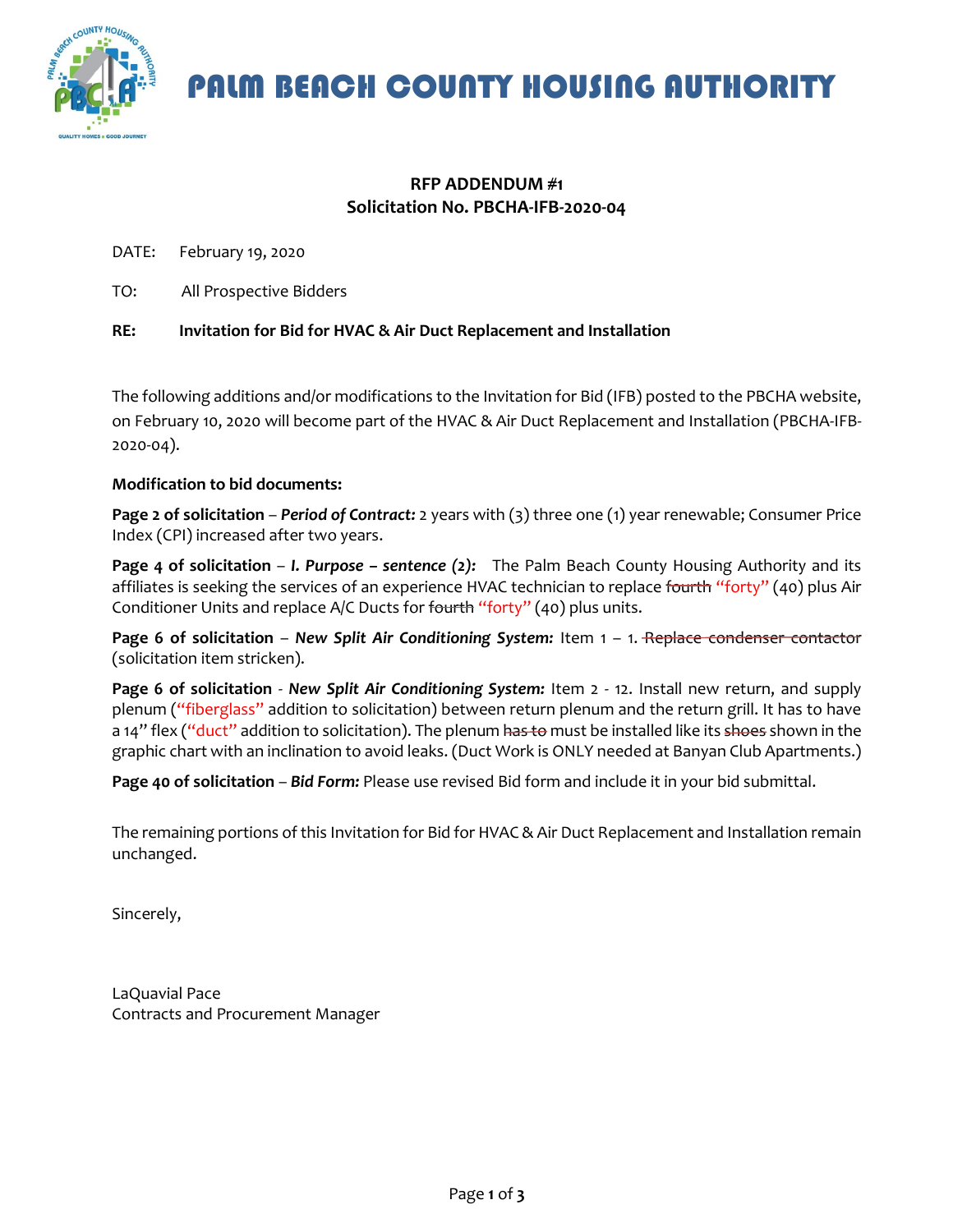

# PALM BEACH COUNTY HOUSING AUTHORITY

Please complete the attached acknowledgment and include with your proposal.

ACKNOWLEDGED:

For:\_\_\_\_\_\_\_\_\_\_\_\_\_\_\_\_\_\_\_\_\_\_\_\_\_\_\_\_\_\_\_\_\_\_\_\_\_\_\_\_\_\_\_\_\_\_\_

(Company Name)

By:\_\_\_\_\_\_\_\_\_\_\_\_\_\_\_\_\_\_\_\_\_\_\_\_\_\_\_\_\_\_\_\_\_\_\_\_\_\_\_\_\_\_\_\_\_\_\_\_

Date:\_\_\_\_\_\_\_\_\_\_\_\_\_\_\_\_\_\_\_\_\_\_\_\_\_\_\_\_\_\_\_\_\_\_\_\_\_\_\_\_\_\_\_\_\_\_